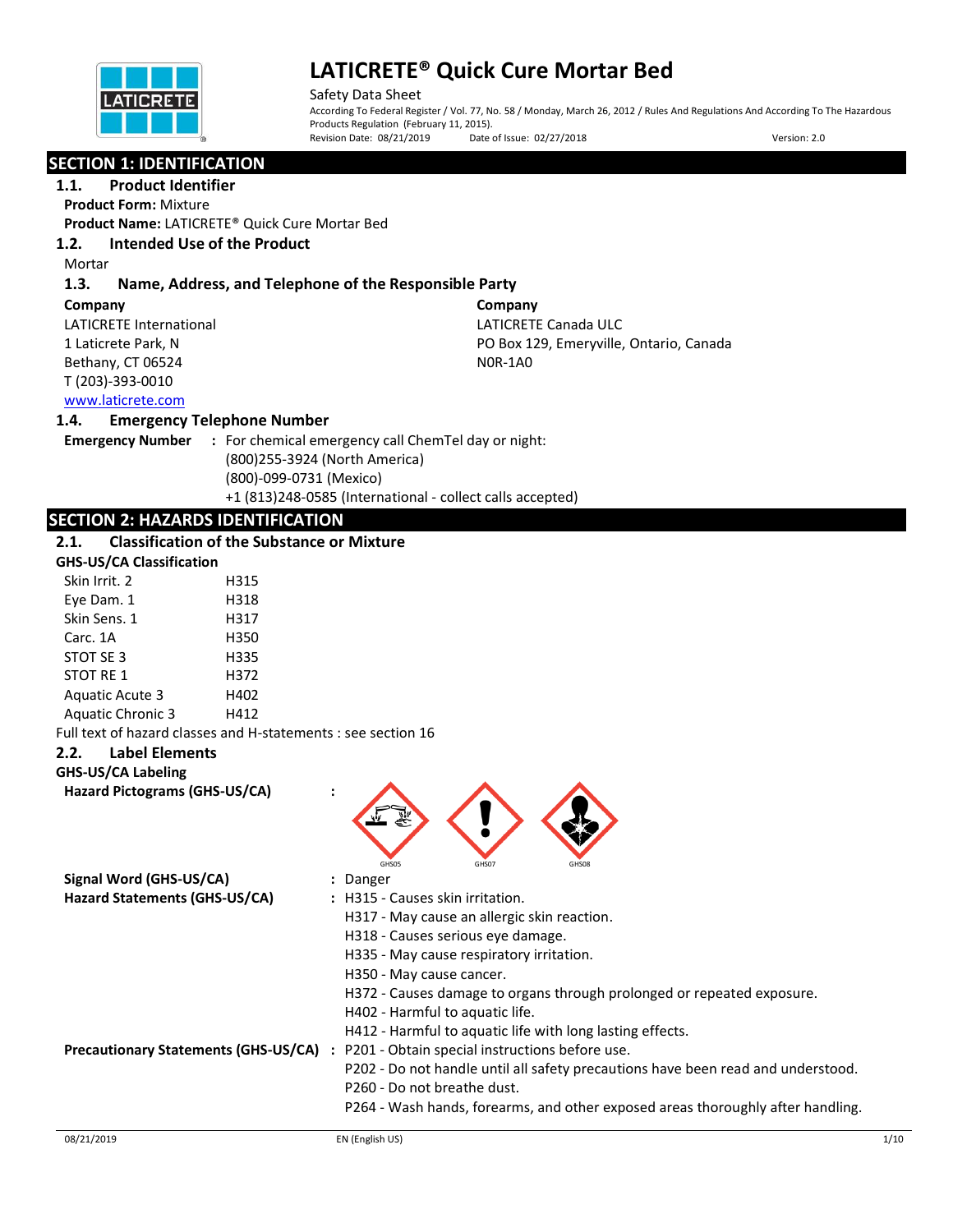Safety Data Sheet

According To Federal Register / Vol. 77, No. 58 / Monday, March 26, 2012 / Rules And Regulations And According To The Hazardous Products Regulation (February 11, 2015).

- P270 Do not eat, drink or smoke when using this product.
- P271 Use only outdoors or in a well-ventilated area.
- P272 Contaminated work clothing should not be allowed out of the workplace.
- P273 Avoid release to the environment.
- P280 Wear protective gloves, protective clothing, and eye protection.
- P302+P352 IF ON SKIN: Wash with plenty of water.

P304+P340 - IF INHALED: Remove person to fresh air and keep comfortable for breathing.

P305+P351+P338 - IF IN EYES: Rinse cautiously with water for several minutes. Remove contact lenses, if present and easy to do. Continue rinsing.

P308+P313 - If exposed or concerned: Get medical advice/attention.

P310 - Immediately call a POISON CENTER or doctor.

P314 - Get medical advice/attention if you feel unwell.

P321 - Specific treatment (see section 4 on this SDS).

P333+P313 - If skin irritation or rash occurs: Get medical advice/attention.

P362+P364 - Take off contaminated clothing and wash it before reuse.

P403+P233 - Store in a well-ventilated place. Keep container tightly closed.

P405 - Store locked up.

P501 - Dispose of contents/container in accordance with local, regional, national, territorial, provincial, and international regulations.

#### **2.3. Other Hazards**

Product becomes alkaline when exposed to moisture or water. Exposure can cause chemical burns, or severe irritation of the mucous membranes, skin, eyes, and other exposed areas. Exposure may aggravate pre-existing eye, skin, or respiratory conditions. Lung disease (e.g. bronchitis, emphysema, COPD, pulmonary disease) or sensitivity to hexavalent chromium can be aggravated by exposure.

#### **2.4. Unknown Acute Toxicity (GHS-US/CA)**

No data available

### **SECTION 3: COMPOSITION/INFORMATION ON INGREDIENTS**

#### **3.1. Substance**

Not applicable

#### **3.2. Mixture**

| <b>Name</b>                                                      | <b>Product Identifier</b> | $%$ $*$       | <b>GHS Ingredient Classification</b> |
|------------------------------------------------------------------|---------------------------|---------------|--------------------------------------|
| Quartz                                                           | (CAS-No.) 14808-60-7      | $75.3 - 83.3$ | Carc. 1A, H350                       |
|                                                                  |                           |               | STOT SE 3, H335                      |
|                                                                  |                           |               | STOT RE 1, H372                      |
| Cement, alumina, chemicals                                       | (CAS-No.) 65997-16-2      | $5.4 - 6$     | Eye Irrit. 2A, H319                  |
| Calcium sulfate hemihydrate                                      | (CAS-No.) 13397-24-5      | $4.7 - 5.2$   | Not classified                       |
| Calcium oxide                                                    | (CAS-No.) 1305-78-8       | $2.4 - 4.1$   | Skin Irrit. 2, H315                  |
|                                                                  |                           |               | Eye Dam. 1, H318                     |
|                                                                  |                           |               | STOT SE 3, H335                      |
|                                                                  |                           |               | Aquatic Acute 3, H402                |
| Cement, portland, chemicals                                      | (CAS-No.) 65997-15-1      | $0.1 - 1$     | Skin Irrit. 2, H315                  |
|                                                                  |                           |               | Eye Dam. 1, H318                     |
|                                                                  |                           |               | Skin Sens. 1, H317                   |
| Chromium, ion (Cr6+)                                             | (CAS-No.) 18540-29-9      | < 0.95        | Skin Sens. 1, H317                   |
|                                                                  |                           |               | Carc. 1B, H350                       |
|                                                                  |                           |               | Aquatic Acute 1, H400                |
|                                                                  |                           |               | Aquatic Chronic 1, H410              |
| Copolymer based on styrene and acrylic<br>monomer, with additive | (CAS-No.) Not available   | $0.1 - 1$     | Comb. Dust                           |
| Lithium carbonate                                                | (CAS-No.) 554-13-2        | 0.03          | Acute Tox. 4 (Oral), H302            |
|                                                                  |                           |               | Eye Irrit. 2B, H320                  |
|                                                                  |                           |               | Lact, H362                           |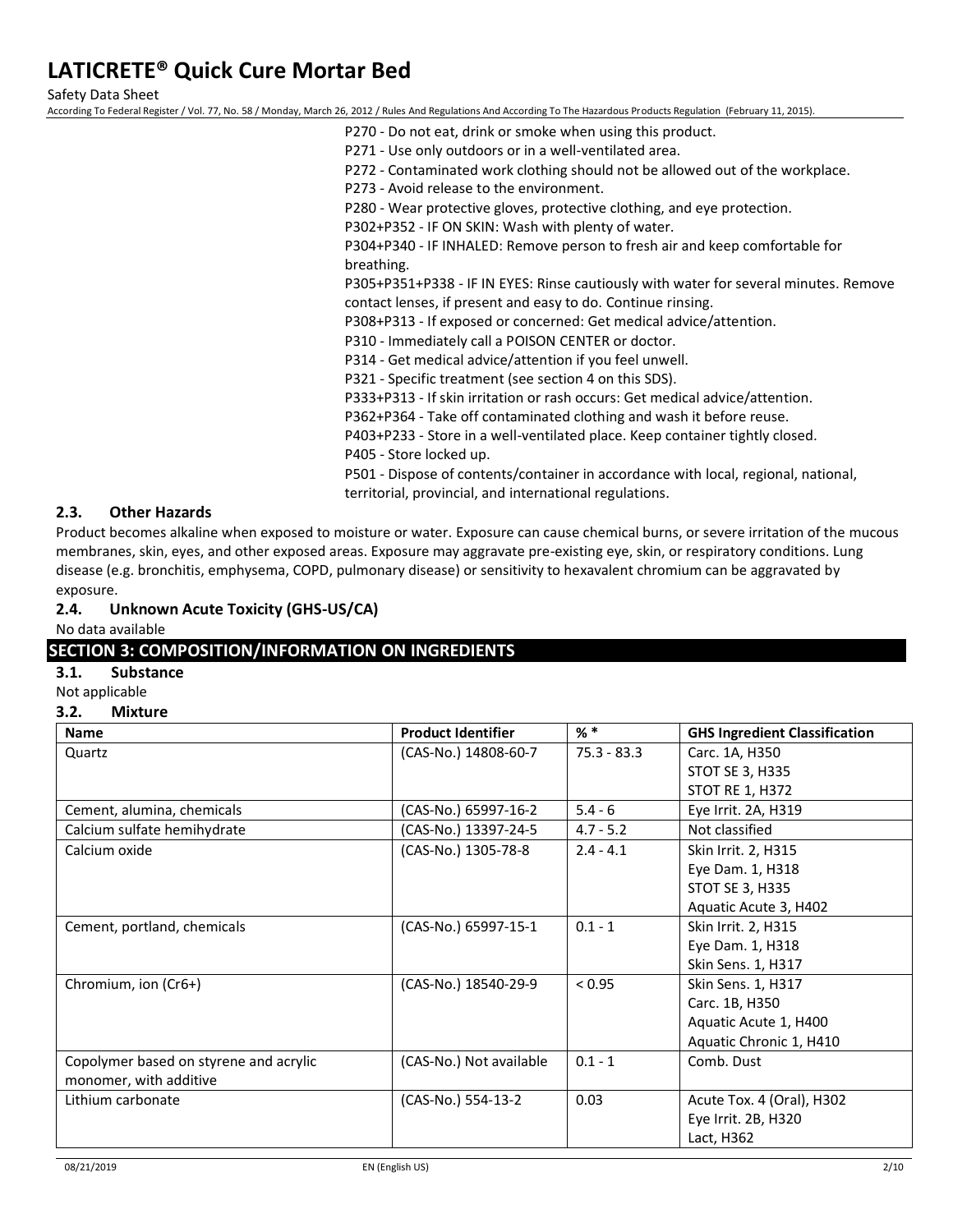Safety Data Sheet

According To Federal Register / Vol. 77, No. 58 / Monday, March 26, 2012 / Rules And Regulations And According To The Hazardous Products Regulation (February 11, 2015).

|  | Repr. 1A, H360          |
|--|-------------------------|
|  | STOT SE 3, H335         |
|  | STOT SE 1, H370         |
|  | STOT RE 1, H372         |
|  | Aquatic Acute 2, H401   |
|  | Aquatic Chronic 2, H411 |

Full text of H-phrases: see section 16

\*Percentages are listed in weight by weight percentage (w/w%) for liquid and solid ingredients. Gas ingredients are listed in volume by volume percentage (v/v%).

\*\* The actual concentration of ingredient(s) is withheld as a trade secret in accordance with the Hazardous Products Regulations (HPR) SOR/2015-17 and 29 CFR 1910.1200.

#### **SECTION 4: FIRST AID MEASURES**

#### **4.1. Description of First-aid Measures**

**General:** Never give anything by mouth to an unconscious person. If you feel unwell, seek medical advice (show the label where possible).

**Inhalation:** When symptoms occur: go into open air and ventilate suspected area. Obtain medical attention if breathing difficulty persists.

**Skin Contact:** Remove contaminated clothing. If exposed or concerned: Get medical advice/attention. Obtain medical attention if irritation/rash develops or persists. Immediately drench affected area with water for at least 15 minutes.

**Eye Contact:** Immediately rinse with water for at least 30 minutes. Remove contact lenses, if present and easy to do. Continue rinsing. Get immediate medical advice/attention.

**Ingestion:** Rinse mouth. Do NOT induce vomiting. Obtain medical attention.

#### **4.2. Most Important Symptoms and Effects Both Acute and Delayed**

**General:** Causes serious eye damage. Product becomes alkaline when exposed to moisture or water. Exposure can cause chemical burns, or severe irritation of the mucous membranes, skin, eyes, and other exposed areas. . Causes skin irritation. May cause respiratory irritation. Skin sensitization. May cause cancer. Causes damage to organs through prolonged or repeated exposure. **Inhalation:** Irritation of the respiratory tract and the other mucous membranes. Repeated exposure to respirable (airborne) crystalline silica dust will cause lung damage in the form of silicosis.

**Skin Contact:** Redness, pain, swelling, itching, burning, dryness, and dermatitis. May cause an allergic skin reaction. May cause dry skin, discomfort, irritation, severe burns, and dermatitis. Exposure of sufficient duration to wet product, or to dry product on moist areas of the body, can cause serious, potentially irreversible damage to skin, eye, respiratory and digestive tracts due to chemical (caustic) burns, including third degree burns. A skin exposure may be hazardous even if there is no pain or discomfort.

Skin affected by dermatitis may include symptoms such as, redness, itching, rash, scaling, and cracking. Irritant dermatitis is caused by the physical properties of cement including alkalinity and abrasion. Allergic contact dermatitis is caused by sensitization to hexavalent chromium (chromate) present in product. The reaction can range from a mild rash to severe skin ulcers. Persons already sensitized may react to the first contact with cement. Others may develop allergic dermatitis after years of repeated contact. Hydrated Calcium oxide may cause dry skin, discomfort, irritation, severe burns. Exposure of sufficient duration to wet or dry hydrated Calcium oxide can cause serious, potentially irreversible damage to skin due to chemical (caustic) burns, including third degree burns. A skin exposure may be hazardous even if there is no pain or discomfort.

**Eye Contact:** Causes permanent damage to the cornea, iris, or conjunctiva.

**Ingestion:** Ingestion may cause adverse effects.

**Chronic Symptoms:** May cause cancer by inhalation. Repeated or prolonged exposure to respirable (airborne) crystalline silica dust will cause lung damage in the form of silicosis. Symptoms will include progressively more difficult breathing, cough, fever, and weight loss.

#### **4.3. Indication of Any Immediate Medical Attention and Special Treatment Needed**

If exposed or concerned, get medical advice and attention. If medical advice is needed, have product container or label at hand. **SECTION 5: FIRE-FIGHTING MEASURES**

### **5.1. Extinguishing Media**

**Suitable Extinguishing Media:** Use extinguishing media appropriate for surrounding fire.

**Unsuitable Extinguishing Media:** Do not use a heavy water stream. Use of heavy stream of water may spread fire.

#### **5.2. Special Hazards Arising From the Substance or Mixture**

**Fire Hazard:** Product is not flammable.

**Explosion Hazard:** Product is not explosive.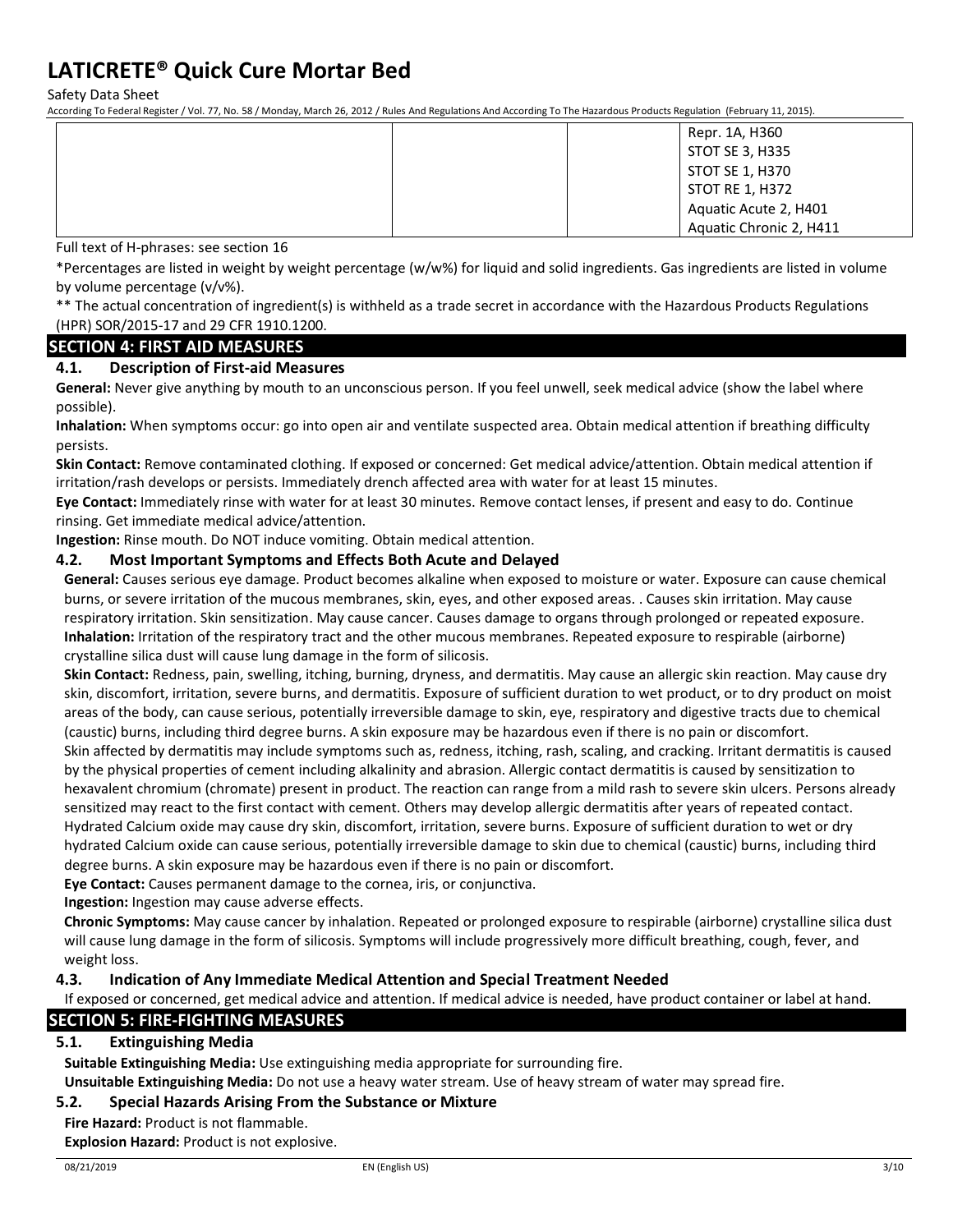#### Safety Data Sheet

According To Federal Register / Vol. 77, No. 58 / Monday, March 26, 2012 / Rules And Regulations And According To The Hazardous Products Regulation (February 11, 2015).

**Reactivity:** Hazardous reactions will not occur under normal conditions.

#### **5.3. Advice for Firefighters**

**Precautionary Measures Fire:** Exercise caution when fighting any chemical fire.

**Firefighting Instructions:** Use water spray or fog for cooling exposed containers.

**Protection During Firefighting:** Do not enter fire area without proper protective equipment, including respiratory protection. **Hazardous Combustion Products**: Smoke. May release hazardous fumes.

**Other Information:** Do not allow run-off from fire fighting to enter drains or water courses.

#### **Reference to Other Sections**

Refer to Section 9 for flammability properties.

#### **SECTION 6: ACCIDENTAL RELEASE MEASURES**

#### **6.1. Personal Precautions, Protective Equipment and Emergency Procedures**

**General Measures:** Do not breathe dust. Do not get in eyes, on skin, or on clothing. Do not handle until all safety precautions have been read and understood.

#### **6.1.1. For Non-Emergency Personnel**

**Protective Equipment:** Use appropriate personal protective equipment (PPE).

**Emergency Procedures:** Evacuate unnecessary personnel.

#### **6.1.2. For Emergency Personnel**

**Protective Equipment:** Equip cleanup crew with proper protection.

**Emergency Procedures:** Upon arrival at the scene, a first responder is expected to recognize the presence of dangerous goods,

protect oneself and the public, secure the area, and call for the assistance of trained personnel as soon as conditions permit.

#### **6.2. Environmental Precautions**

Prevent entry to sewers and public waters. Avoid release to the environment.

#### **6.3. Methods and Materials for Containment and Cleaning Up**

**For Containment:** Contain solid spills with appropriate barriers and prevent migration and entry into sewers or streams.

**Methods for Cleaning Up:** Clean up spills immediately and dispose of waste safely. Recover the product by vacuuming, shoveling or sweeping. Transfer spilled material to a suitable container for disposal. Contact competent authorities after a spill.

#### **6.4. Reference to Other Sections**

See Section 8 for exposure controls and personal protection and Section 13 for disposal considerations.

#### **SECTION 7: HANDLING AND STORAGE**

#### **7.1. Precautions for Safe Handling**

**Additional Hazards When Processed:** Wet product may be corrosive. Take appropriate precautions to prevent unnecessary contact. **Precautions for Safe Handling:** Obtain special instructions before use. Do not handle until all safety precautions have been read and understood. Do not breathe dust. Do not get in eyes, on skin, or on clothing. Wash hands and other exposed areas with mild soap and water before eating, drinking or smoking and when leaving work.

**Hygiene Measures:** Handle in accordance with good industrial hygiene and safety procedures.

#### **7.2. Conditions for Safe Storage, Including Any Incompatibilities**

**Technical Measures:** Comply with applicable regulations.

**Storage Conditions:** Keep container closed when not in use. Store in a dry, cool place. Keep/Store away from direct sunlight, extremely high or low temperatures and incompatible materials. Store locked up/in a secure area.

**Incompatible Materials:** Strong acids, strong bases, strong oxidizers.

### **7.3. Specific End Use(s)**

Mortar

## **SECTION 8: EXPOSURE CONTROLS/PERSONAL PROTECTION**

#### **8.1. Control Parameters**

For substances listed in section 3 that are not listed here, there are no established Exposure limits from the manufacturer, supplier, importer, or the appropriate advisory agency including: ACGIH (TLV), AIHA (WEEL), NIOSH (REL), OSHA (PEL), or Canadian provincial governments.

| Calcium sulfate hemihydrate (13397-24-5) |                                     |                                                     |  |
|------------------------------------------|-------------------------------------|-----------------------------------------------------|--|
| <b>USA ACGIH</b>                         | $ACGIH TWA$ (mg/m <sup>3</sup> )    | 10 mg/m <sup>3</sup> (inhalable particulate matter) |  |
| <b>USA OSHA</b>                          | OSHA PEL (TWA) (mg/m <sup>3</sup> ) | 15 mg/m <sup>3</sup> (total dust)                   |  |
|                                          |                                     | 5 mg/m <sup>3</sup> (respirable fraction)           |  |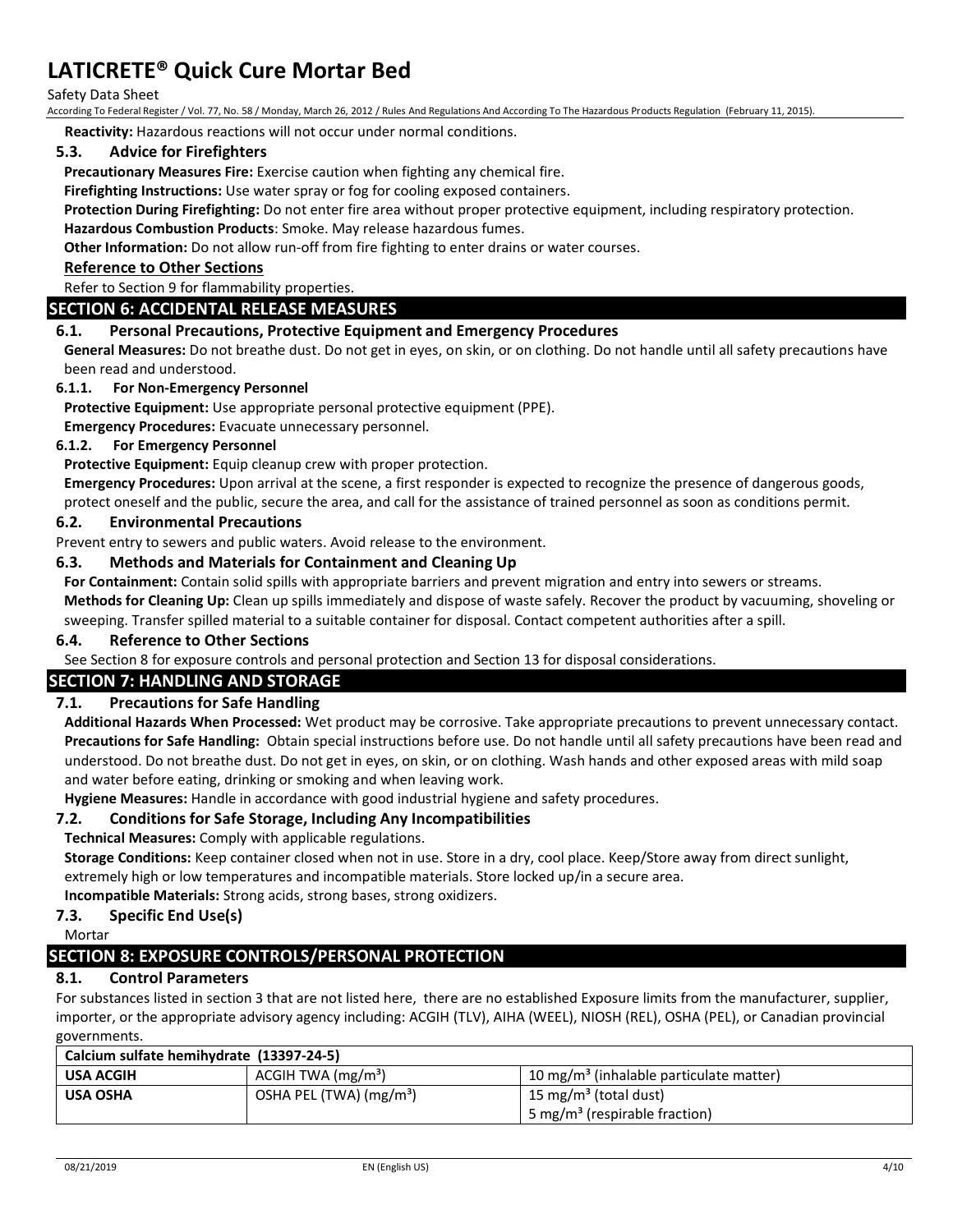Safety Data Sheet

According To Federal Register / Vol. 77, No. 58 / Monday, March 26, 2012 / Rules And Regulations And According To The Hazardous Products Regulation (February 11, 2015).

| <b>USA NIOSH</b>                         | NIOSH REL (TWA) (mg/m <sup>3</sup> ) | 10 mg/m <sup>3</sup> (total dust)                                   |
|------------------------------------------|--------------------------------------|---------------------------------------------------------------------|
|                                          |                                      | 5 mg/m <sup>3</sup> (respirable dust)                               |
| Alberta                                  | OEL TWA (mg/m <sup>3</sup> )         | $10 \text{ mg/m}^3$                                                 |
| <b>British Columbia</b>                  | OEL STEL (mg/m <sup>3</sup> )        | 20 mg/m <sup>3</sup> (total dust)                                   |
| <b>British Columbia</b>                  | OEL TWA (mg/m <sup>3</sup> )         | 10 mg/m <sup>3</sup> (total dust)                                   |
|                                          |                                      | 3 mg/m <sup>3</sup> (respirable fraction)                           |
| Ontario                                  | OEL TWA (mg/m <sup>3</sup> )         | 10 mg/m <sup>3</sup> (inhalable)                                    |
| Québec                                   | VEMP ( $mg/m3$ )                     | 10 mg/m <sup>3</sup> (containing no Asbestos and <1% Crystalline    |
|                                          |                                      | silica-total dust)                                                  |
|                                          |                                      | 5 mg/m <sup>3</sup> (containing no Asbestos and <1% Crystalline     |
|                                          |                                      | silica-respirable dust)                                             |
| Cement, portland, chemicals (65997-15-1) |                                      |                                                                     |
| <b>USA ACGIH</b>                         | ACGIH TWA (mg/m <sup>3</sup> )       | 1 mg/m <sup>3</sup> (particulate matter containing no asbestos and  |
|                                          |                                      | <1% crystalline silica, respirable particulate matter)              |
| <b>USA ACGIH</b>                         | <b>ACGIH chemical category</b>       | Not Classifiable as a Human Carcinogen                              |
| <b>USA OSHA</b>                          | OSHA PEL (TWA) (mg/m <sup>3</sup> )  | 15 mg/m <sup>3</sup> (total dust)                                   |
|                                          |                                      | 5 mg/m <sup>3</sup> (respirable fraction)                           |
| <b>USA NIOSH</b>                         | NIOSH REL (TWA) (mg/m <sup>3</sup> ) | 10 mg/m <sup>3</sup> (total dust)                                   |
|                                          |                                      | 5 mg/m <sup>3</sup> (respirable dust)                               |
| <b>USA IDLH</b>                          | US IDLH (mg/m <sup>3</sup> )         | 5000 mg/m <sup>3</sup>                                              |
| Alberta                                  | OEL TWA (mg/m <sup>3</sup> )         | $10 \text{ mg/m}^3$                                                 |
| <b>British Columbia</b>                  | OEL TWA (mg/m <sup>3</sup> )         | 1 mg/m <sup>3</sup> (particulate matter containing no Asbestos and  |
|                                          |                                      | <1% Crystalline silica-respirable particulate)                      |
| Ontario                                  | OEL TWA (mg/m <sup>3</sup> )         | 1 mg/m <sup>3</sup> (containing no Asbestos and <1% Crystalline     |
|                                          |                                      | silica-respirable)                                                  |
| Québec                                   | VEMP ( $mg/m3$ )                     | 10 mg/m <sup>3</sup> (containing no Asbestos and <1% Crystalline    |
|                                          |                                      | silica-total dust)                                                  |
|                                          |                                      | 5 mg/m <sup>3</sup> (containing no Asbestos and <1% Crystalline     |
|                                          |                                      | silica-respirable dust)                                             |
| Calcium oxide (1305-78-8)                |                                      |                                                                     |
| <b>USA ACGIH</b>                         | ACGIH TWA $(mg/m3)$                  | 2 mg/ $m3$                                                          |
| <b>USA OSHA</b>                          | OSHA PEL (TWA) (mg/m <sup>3</sup> )  | 5 mg/ $m3$                                                          |
| <b>USA NIOSH</b>                         | NIOSH REL (TWA) (mg/m <sup>3</sup> ) | 2 mg/ $m3$                                                          |
| <b>USA IDLH</b>                          | US IDLH (mg/m <sup>3</sup> )         | $25$ mg/m <sup>3</sup>                                              |
| Alberta                                  | OEL TWA (mg/m <sup>3</sup> )         | 2 mg/ $m3$                                                          |
| <b>British Columbia</b>                  | OEL TWA (mg/m <sup>3</sup> )         | $2 \text{ mg/m}^3$                                                  |
| Ontario                                  | OEL TWA (mg/m <sup>3</sup> )         | 2 mg/ $m3$                                                          |
| Québec                                   | VEMP ( $mg/m3$ )                     | 2 mg/ $m3$                                                          |
| Quartz (14808-60-7)                      |                                      |                                                                     |
| <b>USA ACGIH</b>                         | ACGIH TWA (mg/m <sup>3</sup> )       | 0.025 mg/m <sup>3</sup> (respirable particulate matter)             |
| <b>USA ACGIH</b>                         | <b>ACGIH chemical category</b>       | A2 - Suspected Human Carcinogen                                     |
| <b>USA OSHA</b>                          | OSHA PEL (TWA) (mg/m <sup>3</sup> )  | 50 $\mu$ g/m <sup>3</sup>                                           |
| <b>USA NIOSH</b>                         | NIOSH REL (TWA) (mg/m <sup>3</sup> ) | 0.05 mg/m <sup>3</sup> (respirable dust)                            |
| <b>USA IDLH</b>                          | US IDLH $(mg/m3)$                    | 50 mg/m <sup>3</sup> (respirable dust)                              |
| <b>Alberta</b>                           | OEL TWA (mg/m <sup>3</sup> )         | 0.025 mg/m <sup>3</sup> (respirable particulate)                    |
| <b>British Columbia</b>                  | OEL TWA (mg/m <sup>3</sup> )         | 0.025 mg/m <sup>3</sup> (respirable)                                |
| Ontario                                  | OEL TWA (mg/m <sup>3</sup> )         | 0.1 mg/m <sup>3</sup> (designated substances regulation-respirable) |
| Québec                                   | VEMP ( $mg/m3$ )                     | $0.1$ mg/m <sup>3</sup> (respirable dust)                           |
| Chromium, ion (Cr6+) (18540-29-9)        |                                      |                                                                     |
| <b>USA OSHA</b>                          | OSHA PEL (TWA) (mg/m <sup>3</sup> )  | $5 \mu g/m^3$                                                       |
|                                          |                                      |                                                                     |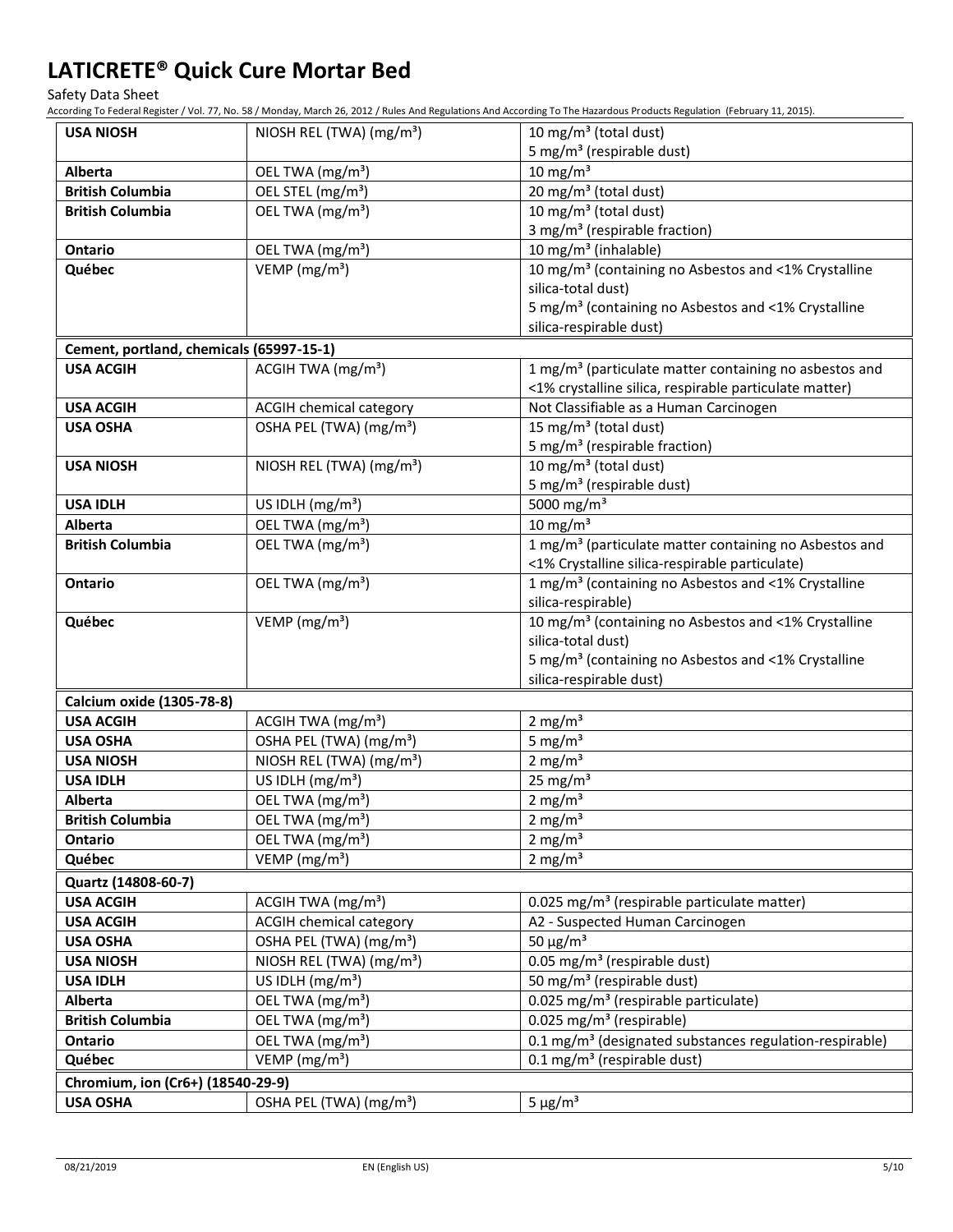Safety Data Sheet

According To Federal Register / Vol. 77, No. 58 / Monday, March 26, 2012 / Rules And Regulations And According To The Hazardous Products Regulation (February 11, 2015).

#### **8.2. Exposure Controls**

**Appropriate Engineering Controls:** Emergency eye wash fountains and safety showers should be available in the immediate vicinity of any potential exposure. Ensure adequate ventilation, especially in confined areas. Ensure all national/local regulations are observed.

**Personal Protective Equipment:** Gloves. Protective clothing. Protective goggles. Insufficient ventilation: wear respiratory protection.



**Materials for Protective Clothing:** Chemically resistant materials and fabrics.

**Hand Protection:** Wear protective gloves.

**Eye and Face Protection:** Chemical safety goggles.

**Skin and Body Protection:** Wear suitable protective clothing.

**Respiratory Protection:** If exposure limits are exceeded or irritation is experienced, approved respiratory protection should be worn. In case of inadequate ventilation, oxygen deficient atmosphere, or where exposure levels are not known wear approved respiratory protection.

**Other Information:** When using, do not eat, drink or smoke.

#### **SECTION 9: PHYSICAL AND CHEMICAL PROPERTIES**

**9.1. Information on Basic Physical and Chemical Properties**

| <b>Physical State</b>                         | :              | Solid         |
|-----------------------------------------------|----------------|---------------|
| Appearance                                    |                | Gray          |
| Odor                                          | $\ddot{\cdot}$ | Not available |
| <b>Odor Threshold</b>                         |                | Not available |
| рH                                            |                | Not available |
| <b>Evaporation Rate</b>                       |                | Not available |
| <b>Melting Point</b>                          | $\ddot{\cdot}$ | Not available |
| <b>Freezing Point</b>                         |                | Not available |
| <b>Boiling Point</b>                          |                | Not available |
| <b>Flash Point</b>                            | ٠              | Not available |
| <b>Auto-ignition Temperature</b>              |                | Not available |
| <b>Decomposition Temperature</b>              |                | Not available |
| Flammability (solid, gas)                     | $\ddot{\cdot}$ | Not available |
| <b>Lower Flammable Limit</b>                  |                | Not available |
| <b>Upper Flammable Limit</b>                  |                | Not available |
| <b>Vapor Pressure</b>                         |                | Not available |
| Relative Vapor Density at 20°C                | $\ddot{\cdot}$ | Not available |
| <b>Relative Density</b>                       |                | Not available |
| <b>Specific Gravity</b>                       |                | Not available |
| <b>Solubility</b>                             |                | Not available |
| <b>Partition Coefficient: N-Octanol/Water</b> |                | Not available |
| <b>Viscosity</b>                              |                | Not available |

#### **SECTION 10: STABILITY AND REACTIVITY**

**10.1. Reactivity:** Hazardous reactions will not occur under normal conditions.

**10.2. Chemical Stability:** Stable under recommended handling and storage conditions (see section 7).

**10.3. Possibility of Hazardous Reactions:** Hazardous polymerization will not occur.

**10.4. Conditions to Avoid:** Direct sunlight, extremely high or low temperatures, and incompatible materials.

**10.5. Incompatible Materials:** Strong acids, strong bases, strong oxidizers.

**10.6. Hazardous Decomposition Products:** None known.

#### **SECTION 11: TOXICOLOGICAL INFORMATION**

#### **11.1. Information on Toxicological Effects - Product**

**Acute Toxicity (Oral):** Not classified

**Acute Toxicity (Dermal):** Not classified

**Acute Toxicity (Inhalation):** Not classified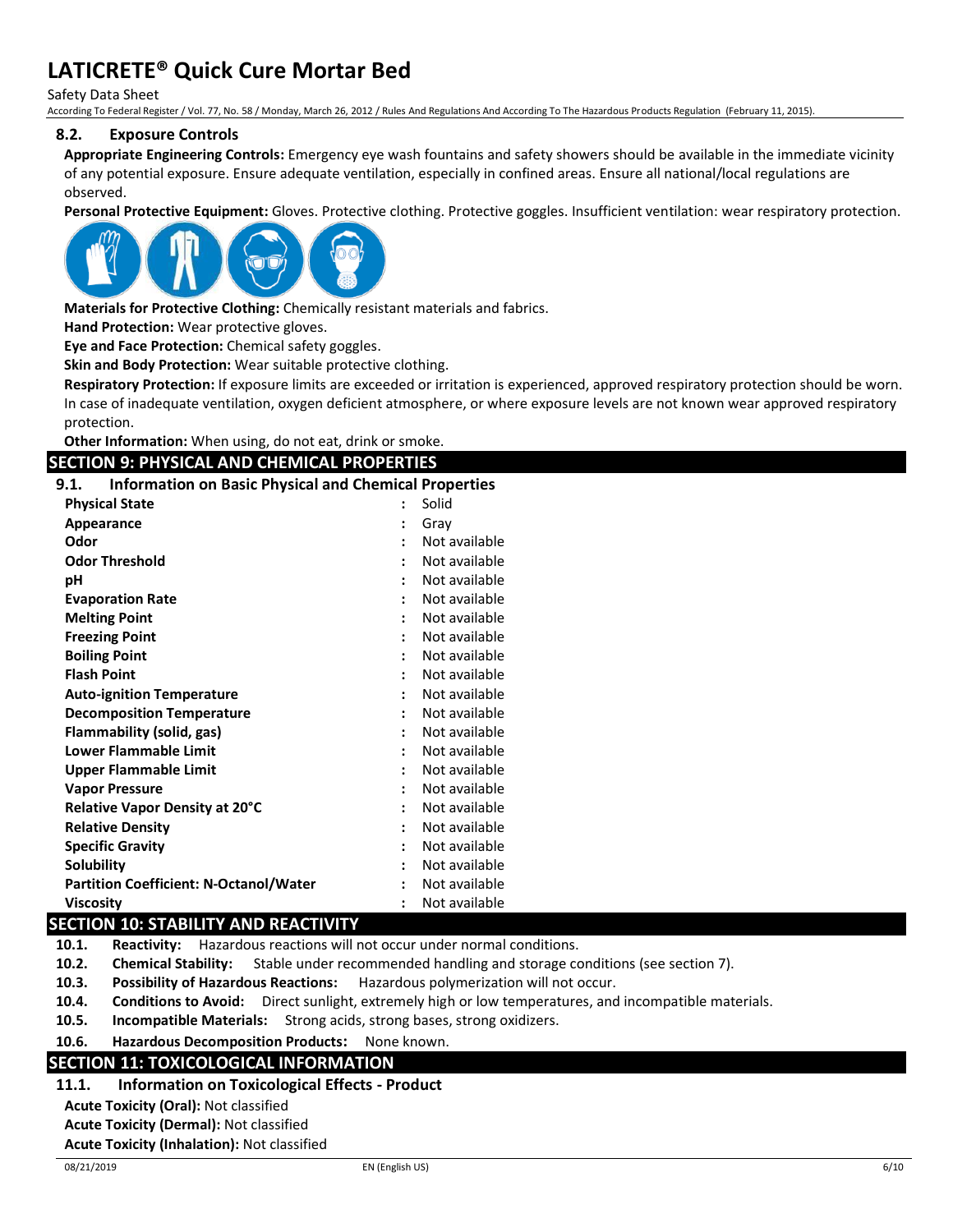#### Safety Data Sheet

According To Federal Register / Vol. 77, No. 58 / Monday, March 26, 2012 / Rules And Regulations And According To The Hazardous Products Regulation (February 11, 2015).

**LD50 and LC50 Data:** Not available

**Skin Corrosion/Irritation:** Causes skin irritation.

**Eye Damage/Irritation:** Causes serious eye damage.

**Respiratory or Skin Sensitization:** May cause an allergic skin reaction.

**Germ Cell Mutagenicity:** Not classified

**Carcinogenicity:** May cause cancer.

**Specific Target Organ Toxicity (Repeated Exposure):** Causes damage to organs through prolonged or repeated exposure.

**Reproductive Toxicity:** Not classified

**Specific Target Organ Toxicity (Single Exposure):** May cause respiratory irritation.

**Aspiration Hazard:** Not classified

**Symptoms/Injuries After Inhalation:** Irritation of the respiratory tract and the other mucous membranes. Repeated exposure to respirable (airborne) crystalline silica dust will cause lung damage in the form of silicosis.

**Symptoms/Injuries After Skin Contact:** Redness, pain, swelling, itching, burning, dryness, and dermatitis. May cause an allergic skin reaction. May cause dry skin, discomfort, irritation, severe burns, and dermatitis. Exposure of sufficient duration to wet product, or to dry product on moist areas of the body, can cause serious, potentially irreversible damage to skin, eye, respiratory and digestive tracts due to chemical (caustic) burns, including third degree burns. A skin exposure may be hazardous even if there is no pain or discomfort.

Skin affected by dermatitis may include symptoms such as, redness, itching, rash, scaling, and cracking. Irritant dermatitis is caused by the physical properties of cement including alkalinity and abrasion. Allergic contact dermatitis is caused by sensitization to hexavalent chromium (chromate) present in product. The reaction can range from a mild rash to severe skin ulcers. Persons already sensitized may react to the first contact with cement. Others may develop allergic dermatitis after years of repeated contact. Hydrated Calcium oxide may cause dry skin, discomfort, irritation, severe burns. Exposure of sufficient duration to wet or dry hydrated Calcium oxide can cause serious, potentially irreversible damage to skin due to chemical (caustic) burns, including third degree burns. A skin exposure may be hazardous even if there is no pain or discomfort.

**Symptoms/Injuries After Eye Contact:** Causes permanent damage to the cornea, iris, or conjunctiva.

**Symptoms/Injuries After Ingestion:** Ingestion may cause adverse effects.

**Chronic Symptoms:** May cause cancer by inhalation. Repeated or prolonged exposure to respirable (airborne) crystalline silica dust will cause lung damage in the form of silicosis. Symptoms will include progressively more difficult breathing, cough, fever, and weight loss.

#### **11.2. Information on Toxicological Effects - Ingredient(s)**

#### **LD50 and LC50 Data:**

| Calcium oxide (1305-78-8)                          |                                                 |
|----------------------------------------------------|-------------------------------------------------|
|                                                    |                                                 |
| LD50 Oral Rat                                      | > 2000 mg/kg                                    |
| <b>LD50 Dermal Rabbit</b>                          | > 2500 mg/kg                                    |
| Quartz (14808-60-7)                                |                                                 |
| LD50 Oral Rat                                      | > 5000 mg/kg                                    |
| <b>LD50 Dermal Rat</b>                             | > 5000 mg/kg                                    |
| Lithium carbonate (554-13-2)                       |                                                 |
| LD50 Oral Rat                                      | 525 $mg/kg$                                     |
| <b>LC50 Inhalation Rat</b>                         | $> 2.17$ mg/l/4h                                |
| Quartz (14808-60-7)                                |                                                 |
| <b>IARC Group</b>                                  | 1                                               |
| <b>National Toxicology Program (NTP) Status</b>    | Known Human Carcinogens.                        |
| <b>OSHA Hazard Communication Carcinogen List</b>   | In OSHA Hazard Communication Carcinogen list.   |
| Chromium, ion (Cr6+) (18540-29-9)                  |                                                 |
| <b>IARC Group</b>                                  | 1                                               |
| <b>OSHA Hazard Communication Carcinogen List</b>   | In OSHA Hazard Communication Carcinogen list.   |
| <b>OSHA Specifically Regulated Carcinogen List</b> | In OSHA Specifically Regulated Carcinogen list. |
| <b>SECTION 12: ECOLOGICAL INFORMATION</b>          |                                                 |

**12.1. Toxicity**

**Ecology - General:** Harmful to aquatic life with long lasting effects.

**Calcium oxide (1305-78-8)**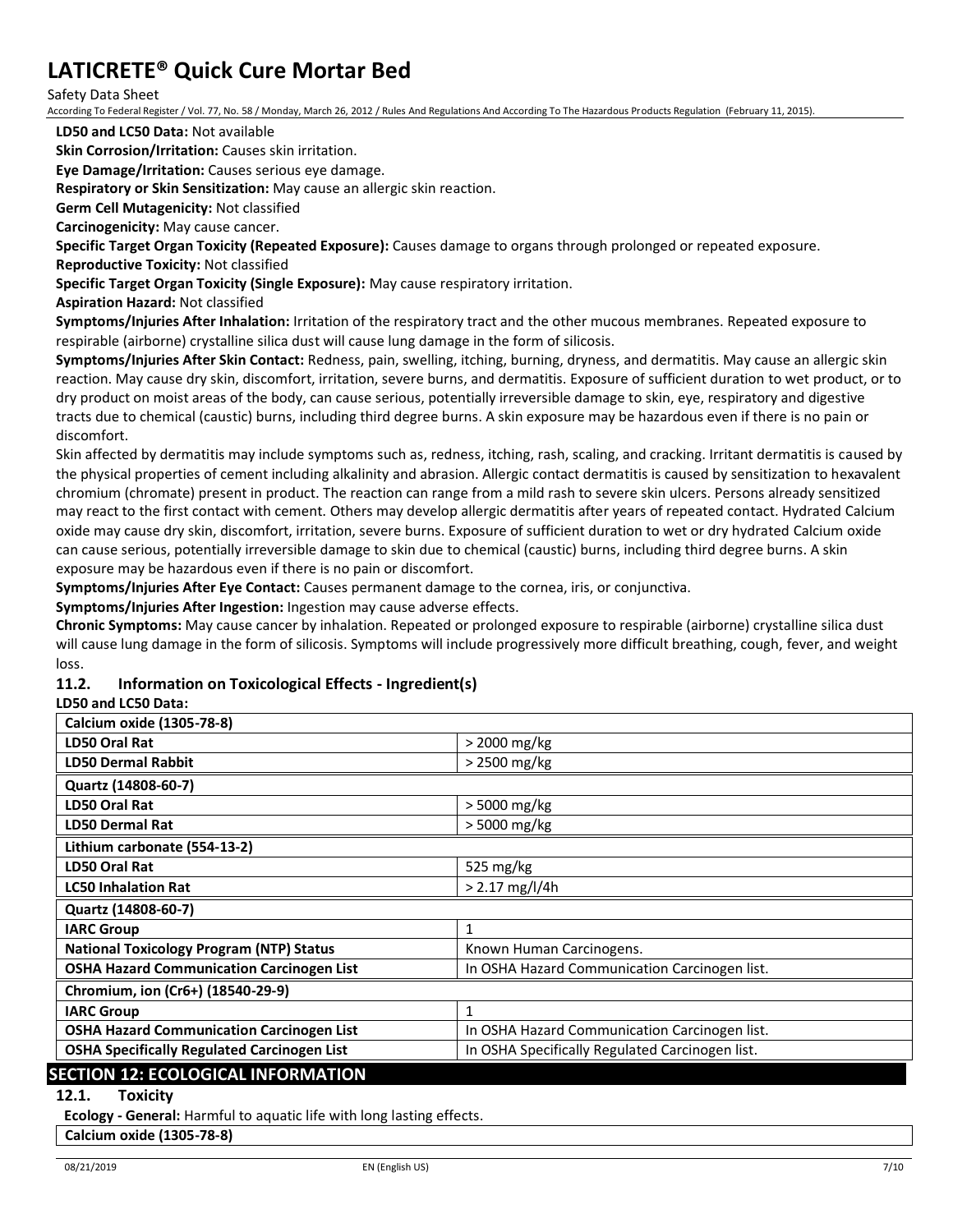Safety Data Sheet<br>According To Federal Pecis

According To Federal Register / Vol. 77, No. 58 / Monday, March 26, 2012 / Rules And Regulations And According To The Hazardous Products Regulation (February 11, 2015).

|                                                                                                  | According To Federal Register / Vol. 77, No. 587 Monday, March 26, 2012 / Rules And Regulations And According To The Hazardous Products Regulation (February 11, 2015). |  |
|--------------------------------------------------------------------------------------------------|-------------------------------------------------------------------------------------------------------------------------------------------------------------------------|--|
| LC50 Fish 1                                                                                      | 50.6 $mg/l$                                                                                                                                                             |  |
| Chromium, ion (Cr6+) (18540-29-9)                                                                |                                                                                                                                                                         |  |
| LC50 Fish 1                                                                                      | 36.2 mg/l (Exposure time: 96 h - Species: Pimephales promelas)                                                                                                          |  |
| LC50 Fish 2                                                                                      | 7.6 mg/l (Exposure time: 96 h - Species: Oncorhynchus mykiss)                                                                                                           |  |
| Lithium carbonate (554-13-2)                                                                     |                                                                                                                                                                         |  |
| LC50 Fish 1<br>$8.1$ mg/l                                                                        |                                                                                                                                                                         |  |
| 12.2.<br><b>Persistence and Degradability</b>                                                    |                                                                                                                                                                         |  |
| LATICRETE® Quick Cure Mortar Bed                                                                 |                                                                                                                                                                         |  |
| <b>Persistence and Degradability</b>                                                             | May cause long-term adverse effects in the environment.                                                                                                                 |  |
| 12.3.<br><b>Bioaccumulative Potential</b>                                                        |                                                                                                                                                                         |  |
| LATICRETE® Quick Cure Mortar Bed                                                                 |                                                                                                                                                                         |  |
| <b>Bioaccumulative Potential</b>                                                                 | Not established.                                                                                                                                                        |  |
| Calcium oxide (1305-78-8)                                                                        |                                                                                                                                                                         |  |
| <b>BCF Fish 1</b>                                                                                | (no bioaccumulation)                                                                                                                                                    |  |
| 12.4.<br><b>Mobility in Soil</b><br>Not available                                                |                                                                                                                                                                         |  |
| <b>Other Adverse Effects</b><br>12.5.                                                            |                                                                                                                                                                         |  |
| Other Information: Avoid release to the environment.                                             |                                                                                                                                                                         |  |
| <b>SECTION 13: DISPOSAL CONSIDERATIONS</b>                                                       |                                                                                                                                                                         |  |
| 13.1.<br>Waste treatment methods                                                                 |                                                                                                                                                                         |  |
|                                                                                                  | Waste Disposal Recommendations: Dispose of contents/container in accordance with local, regional, national, territorial, provincial,                                    |  |
| and international regulations.                                                                   |                                                                                                                                                                         |  |
|                                                                                                  | Ecology - Waste Materials: Avoid release to the environment. This material is hazardous to the aquatic environment. Keep out of                                         |  |
| sewers and waterways.                                                                            |                                                                                                                                                                         |  |
| <b>SECTION 14: TRANSPORT INFORMATION</b>                                                         |                                                                                                                                                                         |  |
|                                                                                                  | The shipping description(s) stated herein were prepared in accordance with certain assumptions at the time the SDS was authored,                                        |  |
|                                                                                                  | and can vary based on a number of variables that may or may not have been known at the time the SDS was issued.                                                         |  |
| In Accordance with DOT<br>14.1.                                                                  | Not regulated for transport                                                                                                                                             |  |
| 14.2.<br>In Accordance with IMDG<br>Not regulated for transport                                  |                                                                                                                                                                         |  |
| 14.3.<br>In Accordance with IATA<br>Not regulated for transport                                  |                                                                                                                                                                         |  |
| In Accordance with TDG<br>14.4.                                                                  | Not regulated for transport                                                                                                                                             |  |
| <b>SECTION 15: REGULATORY INFORMATION</b>                                                        |                                                                                                                                                                         |  |
| <b>US Federal Regulations</b><br>15.1.                                                           |                                                                                                                                                                         |  |
| LATICRETE® Quick Cure Mortar Bed                                                                 |                                                                                                                                                                         |  |
| <b>SARA Section 311/312 Hazard Classes</b>                                                       | Health hazard - Skin corrosion or Irritation                                                                                                                            |  |
|                                                                                                  | Health hazard - Serious eye damage or eye irritation                                                                                                                    |  |
|                                                                                                  | Health hazard - Respiratory or skin sensitization                                                                                                                       |  |
|                                                                                                  | Health hazard - Carcinogenicity                                                                                                                                         |  |
|                                                                                                  | Health hazard - Specific target organ toxicity (single or repeated exposure)                                                                                            |  |
| Cement, portland, chemicals (65997-15-1)                                                         |                                                                                                                                                                         |  |
| Listed on the United States TSCA (Toxic Substances Control Act) inventory                        |                                                                                                                                                                         |  |
| Calcium oxide (1305-78-8)                                                                        |                                                                                                                                                                         |  |
| Listed on the United States TSCA (Toxic Substances Control Act) inventory                        |                                                                                                                                                                         |  |
|                                                                                                  |                                                                                                                                                                         |  |
| Quartz (14808-60-7)<br>Listed on the United States TSCA (Toxic Substances Control Act) inventory |                                                                                                                                                                         |  |
|                                                                                                  |                                                                                                                                                                         |  |
| Lithium carbonate (554-13-2)                                                                     |                                                                                                                                                                         |  |
| Listed on the United States TSCA (Toxic Substances Control Act) inventory                        |                                                                                                                                                                         |  |
| Subject to reporting requirements of United States SARA Section 313                              |                                                                                                                                                                         |  |
| <b>SARA Section 313 - Emission Reporting</b>                                                     | 1%                                                                                                                                                                      |  |
| Cement, alumina, chemicals (65997-16-2)                                                          |                                                                                                                                                                         |  |
| Listed on the United States TSCA (Toxic Substances Control Act) inventory                        |                                                                                                                                                                         |  |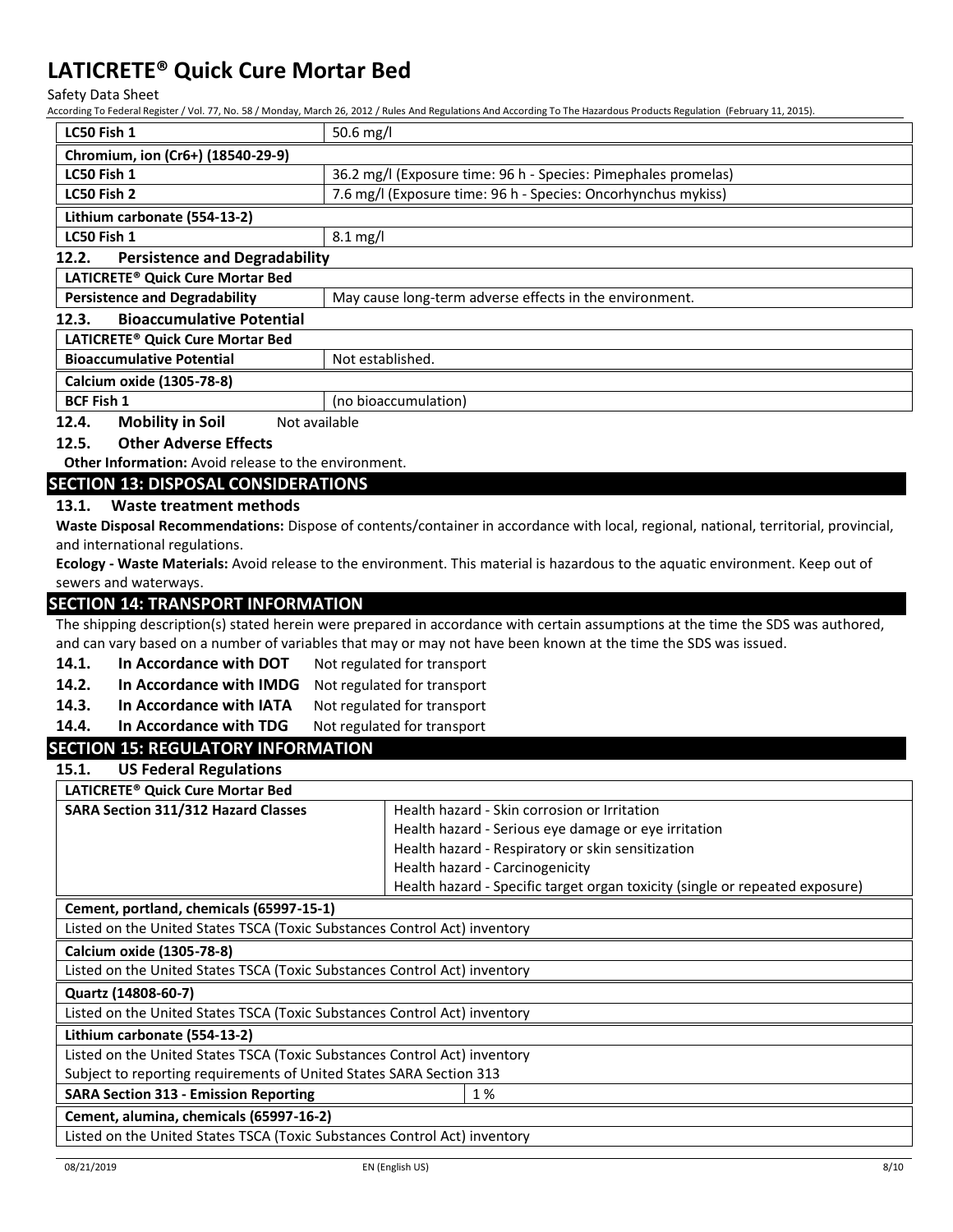Safety Data Sheet

According To Federal Register / Vol. 77, No. 58 / Monday, March 26, 2012 / Rules And Regulations And According To The Hazardous Products Regulation (February 11, 2015).

| 15.2.<br><b>US State Regulations</b>                                         |                                                                                               |
|------------------------------------------------------------------------------|-----------------------------------------------------------------------------------------------|
| Quartz (14808-60-7)                                                          |                                                                                               |
| U.S. - California - Proposition 65 - Carcinogens List                        | WARNING: This product contains chemicals known to the State of<br>California to cause cancer. |
| Chromium, ion (Cr6+) (18540-29-9)                                            |                                                                                               |
| U.S. - California - Proposition 65 - Carcinogens List                        | WARNING: This product contains chemicals known to the State of                                |
|                                                                              | California to cause cancer.                                                                   |
| U.S. - California - Proposition 65 - Developmental Toxicity                  | WARNING: This product contains chemicals known to the State of                                |
|                                                                              | California to cause birth defects.                                                            |
| Lithium carbonate (554-13-2)                                                 |                                                                                               |
| U.S. - California - Proposition 65 - Developmental Toxicity                  | WARNING: This product contains chemicals known to the State of                                |
|                                                                              | California to cause birth defects.                                                            |
| Calcium sulfate hemihydrate (13397-24-5)                                     |                                                                                               |
| U.S. - New Jersey - Right to Know Hazardous Substance List                   |                                                                                               |
| U.S. - Pennsylvania - RTK (Right to Know) List                               |                                                                                               |
| Cement, portland, chemicals (65997-15-1)                                     |                                                                                               |
| U.S. - Massachusetts - Right To Know List                                    |                                                                                               |
| U.S. - New Jersey - Right to Know Hazardous Substance List                   |                                                                                               |
| U.S. - Pennsylvania - RTK (Right to Know) List                               |                                                                                               |
| Calcium oxide (1305-78-8)                                                    |                                                                                               |
| U.S. - Massachusetts - Right To Know List                                    |                                                                                               |
| U.S. - New Jersey - Right to Know Hazardous Substance List                   |                                                                                               |
| U.S. - Pennsylvania - RTK (Right to Know) List                               |                                                                                               |
| Quartz (14808-60-7)                                                          |                                                                                               |
| U.S. - Massachusetts - Right To Know List                                    |                                                                                               |
| U.S. - New Jersey - Right to Know Hazardous Substance List                   |                                                                                               |
| U.S. - Pennsylvania - RTK (Right to Know) List                               |                                                                                               |
| Chromium, ion (Cr6+) (18540-29-9)                                            |                                                                                               |
| U.S. - Pennsylvania - RTK (Right to Know) - Environmental Hazard List        |                                                                                               |
| U.S. - Pennsylvania - RTK (Right to Know) List                               |                                                                                               |
| Lithium carbonate (554-13-2)                                                 |                                                                                               |
| U.S. - Massachusetts - Right To Know List                                    |                                                                                               |
| U.S. - New Jersey - Right to Know Hazardous Substance List                   |                                                                                               |
| <b>Canadian Regulations</b><br>15.3.                                         |                                                                                               |
| Calcium sulfate hemihydrate (13397-24-5)                                     |                                                                                               |
| Listed on the Canadian DSL (Domestic Substances List)                        |                                                                                               |
| Cement, portland, chemicals (65997-15-1)                                     |                                                                                               |
| Listed on the Canadian DSL (Domestic Substances List)                        |                                                                                               |
| Calcium oxide (1305-78-8)                                                    |                                                                                               |
| Listed on the Canadian DSL (Domestic Substances List)                        |                                                                                               |
| Quartz (14808-60-7)                                                          |                                                                                               |
| Listed on the Canadian DSL (Domestic Substances List)                        |                                                                                               |
| Lithium carbonate (554-13-2)                                                 |                                                                                               |
| Listed on the Canadian DSL (Domestic Substances List)                        |                                                                                               |
| Cement, alumina, chemicals (65997-16-2)                                      |                                                                                               |
| Listed on the Canadian DSL (Domestic Substances List)                        |                                                                                               |
| SECTION 16: OTHER INFORMATION INCLUDING DATE OF PREDARATION OR LAST REVISION |                                                                                               |

## **SECTION 16: OTHER INFORMATION, INCLUDING DATE OF PREPARATION OR LAST REVISION**

**Date of Preparation or Latest Revision :** 08/021/2019